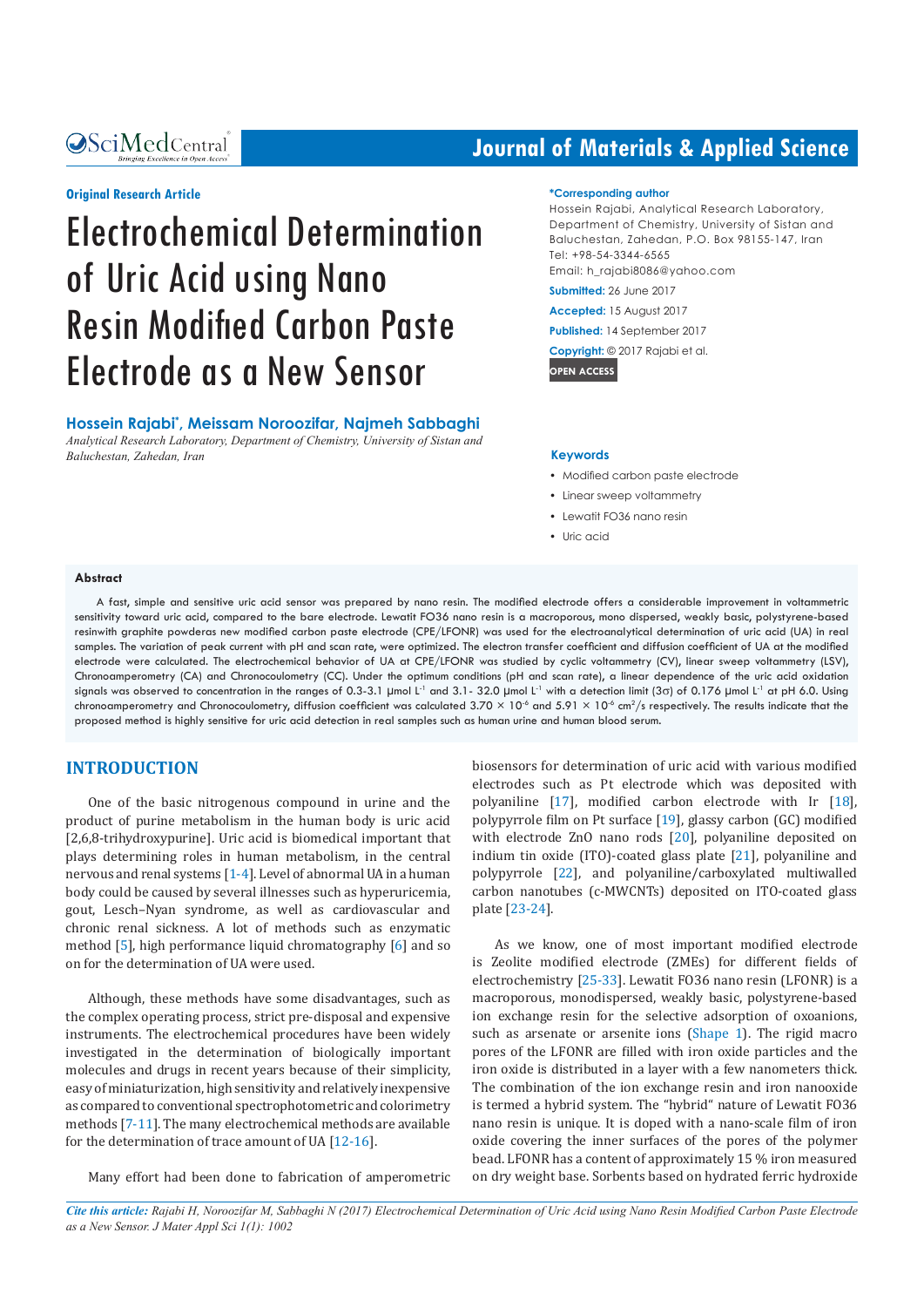

such as LFONR and natrolite zeolite–iron oxyhydroxide system [34] are primarily used just for anions such as arsenic [35-37], phosphate, chromate, and cations removal such as Cu, and Pb [38-41] from waters and wastewaters. There are a few reports on the using ion exchangers "resin" for preparation of modified electrode. For example, determination of adrenaline [42] and ascorbic acid [43] using anion-exchange resin with triiodide carbon paste electrode and copper (II) phosphate immobilized in a polyester resin, respectively.



**Shape 1.** Schematic structure of LFONR

In our previous work, we have demonstrated the ability of silver hexacyanoferrate [44,45], natrolite zeolite–iron oxyhydroxide [25] as modifire with iron compounds for determination some of biological compounds and toxic materials. Herein, we presented, for the first time, a Lewatit FO36 (nano resin) modified carbon paste electrode (CPE/LFONR). It is a weakly basic ion exchange resin which is doped with a nano-scaled film of iron oxide covering the inner surfaces of the pores of the polymer bead.

The fabrication of electrode was easy to and it showed excellent electrochemical properties. A rapid and sensitive response towards UA oxidation was exhibited by the modified sensor. The detection performance for UA was examined by linear sweep voltammetry, also an analysis of UA in real samples of human serum and urine carried out.

# **MATERIALS AND METHODS**

#### **Material and reagent chemicals**

Uric acid, sodium hydroxide and phosphoric acid with analytical grade were purchased from Merck (Darmstadt, Germany) unless otherwise stated. Lewatit FO36 nano resin was supplied from LANXESS (Deutschland GmbH, Germany). Graphite powder and paraffin oil ( $DC = 350$ , density = 0.88 g/ cm<sup>3</sup>) as binding agents (both from Merck) were used to prepare pastes. All solutions were freshly prepared with double-distilled water. Fresh urine and serum samples were obtained from the Omid Clinical Laboratory (Zahedan, Iran). All experiments were performed under nitrogen atmosphere at room temperature.

## **Apparatus**

LSV, CV, CA and CC experiments were carried out using an SAMA 500 Electroanalyser (SAMA Research Center, Iran) controlled by a personal computer. All electrochemical studies were performed with a three-electrode assembly included a 50mL glass cell, a saturated calomel electrode as reference electrode, a

platinum counter electrode, and the working electrode was CPE/ LFONR or carbon paste electrode (CPE). A pH-meter (Metrohm model 744) with a double junction glass electrode was used to check the pH of the solutions. Transmission electron microscopy (TEM) images were taken using a Philips CM120 transmission electron microscopy with 2.5 ˚A resolution.

#### **Preparation of the modified electrode**

 CPE/LFONR was prepared by mixing Lewatit FO36 nano resin (0.04 g) and hand mixing with 96 times its weight of graphite powder using a mortar and pestle. Paraffin oil  $(\sim 0.4 \text{ mL})$  was added and the mixture was ground for 20 min until a uniform paste was obtained. The paste was packed into the end of a glass tube with an internal diameter of 3.0 mm and length of 10 cm. A copper wire was inserted into the carbon paste as an electrical contact. When necessary, a new surface was obtained by pushing some of the paste out of the tube and polishing the end with weighing paper. Also, unmodified CPE was prepared in the same way without adding Lewatit FO36 nano resin to the mixture. Unmodified CPEs were used for the purpose of comparison.

#### **Preparation of real sample and other solutions**

Fresh urine and blood serum samples were obtained from the Omid Clinical Laboratory (Zahedan, Iran) without any pretreatments. Samples of urine and blood serum were stored in a refrigerator immediately after collection. 10 mL of each sample was centrifuged for 20 min at 2000 rpm. The supernatant was filtered using a 0.45-μm filter and then diluted ten times with PBS (pH 6.0). The solution was transferred into the voltammetric cell to be analyzed without any further pretreatment. For the determination of recovery of UA in samples of urine and blood serum was used spiking method. 1 mL of the UA stock solution (0.01 M) was diluted to 10 mL with phosphate buffer, then a 100 µL portion of the solution was diluted in a voltammetric cell to 10 mL of 0.1 M phosphate buffer (pH 6.0). Phosphate buffer solutions with different pH were prepared from concentrated phosphoric acid (density  $1.71$  g/cm<sup>3</sup>, Purity 85%) which were adjusted pH by 0.1 M of NaOH with pH-meter. Also, UA stock solutions, from specified amount of UA powder (assay ≥99%) in water distilled twice were prepared [46].

# **RESULTS AND DISCUSSION**

#### **Transmission electron microscopy (TEM) characterization**

Fig. 1 shows TEM images for LFONR. The TEM images show the elliptic geometry of the LFONR granules with particles size bigger than 100 nm, because of resin swelling in aqueous environment.

#### **Electro oxidation of UA at bare and modified CPE/LFONR**

In the present work, we examined the enhanced electrochemical responses of UA at CPE/LFONR. Fig. 2 showed typical cyclic voltammograms of different electrodes in a buffer solution (pH 6.0) with a scan rate of 25 mV  $s<sup>-1</sup>$ . Voltammetric responses of CPE and CPE/LFONR in absence were shown Fig.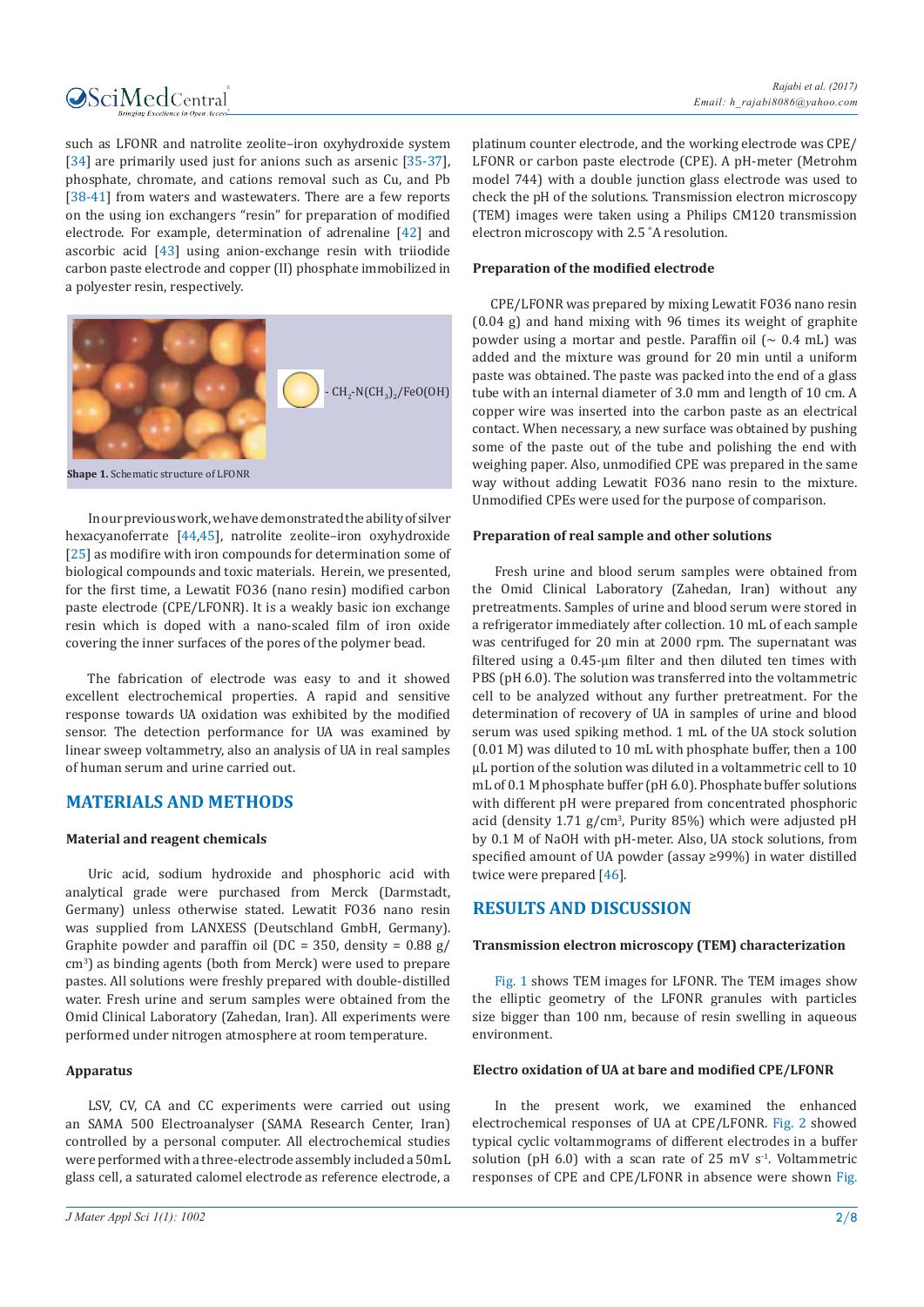

2a and 2b. In case of solution containing UA, an electrochemical signal of UA was obtained with the oxidation peak current  $(I_n)$  of 5.9 μA (Fig. 2c) for bare CPE. On the other hand, at CPE/LFONR, the oxidation peak current  $[I_{n3}]$  was obtained at 16.1 μA (Fig. 2, curve d). On the surface of CPE/LFONR, the oxidation peak appeared the peak current with 16.1 μA (Fig. 2, curve d), which indicated that the presence of Lewatit FO36 resin (nano resin) in the CPE could enhance the peak current. The advantages of CPE/ LFONR had been elucidated with fast electron transfer rate of Lewatit FO36 nano resin. The oxidation peak current increased the oxidation peak current increased to 16.1 μA.



**Figure 1.** TEM image of CPE/LFONR



**Figure 2.** Cyclic voltammograms of (**a**) carbon paste electrode and (**b**) Lewatit FO36 nano resin modified carbon paste electrode in 0.1M phosphate buffer (pH 6.0) at the scan rate of 25 mVs−1 without of uric acid; (**c**,**d**) as (**a**,**b**) in presence 0.05 mM of uric acid.

According to Fe<sup>III</sup> /Fe<sup>II</sup> redox pair in structure of LFONR we drown following electrochemical mechanism:

2R-  $[CH_2-N(CH_3)_2$  / Fe<sup>n</sup>O](OH)<sub>(s)</sub>  $\longrightarrow 2R$ -  $[CH_2-N(CH_3)_2$  / Fe<sup>no</sup>O](OH)<sub>(s)</sub> + 2e (1)

 $2R - [CH_2-N(CH_3)_2]$  Fe<sup>nt</sup>O](OH)<sub>(s)</sub> + UA<sub>(Red)</sub>  $\longrightarrow$  2R- [CH<sub>2</sub>-N(CH<sub>3</sub>)<sub>2</sub> / Fe<sup>n</sup>O](OH)<sub>(s)</sub> +  $UA_{(0x)} + 2H^+$ (2)

Here, UA was chemically oxidized to uric acid 4,5 diol, at the electrode surface (Scheme 1).



The microscopic areas of the CPE and the CPE/LFOR were obtained by CV using 1 mM  $K_3$ Fe $(CN)_6$  as a probe at different scan rates. For a reversible process, the Randles–Sevcik equation can

$$
i_{pa} = 2.6910^{5}n^{3/2}AC_{0}D_{R}^{1/2}v^{1/2}
$$
 (3)

where  $i_{n}$  refers to the anodic peak current, n is the electron transfer number, A is the surface area of the electrode,  $D<sub>p</sub>$  is the diffusion coefficient,  $C_0$  is the concentration of  $K_3Fe(CN)_{6}$  and v is the scan rate. For 1 mM  $K_3$ Fe(CN)<sub>6</sub> in the 0.1 M KCl electrolyte, n<sup>3/2</sup> 1 and  $D_R^{-1/2}$  7.6  $\times$  10<sup>6</sup> cms<sup>-1</sup>; the microscopic areas were calculated from the slope of the  $i_{pa}$  -  $v^{1/2}$  relation. In bare CPE, the electrode surface was found to be  $0.071 \text{ cm}^2$ , and for CPE/LFOR the surface was  $0.334 \text{ cm}^2$  (nearly 4.7 times greater than that of CPE) [47,48].

#### **Effect of pH on the oxidation of UA at CPE/LFONR**

The effect of solution pH on electrochemical responses of UA at the surface of CPE/LFONR was investigated over a pH range of 2.0 to 8.0 using cyclic voltammetry (Fig. 3). The results showed that the peak current reached to a maximum value at pH 6.0 (Fig. 3, Inset a). This pH value was selected for further experiments. The results also showed a linear negative shift for the variation of the anodic peak potential of UA with increasing the solution pH (from 2.0 to 8.0) with a slope of  $-67$  mV/pH unit (Fig. 3, Inset a), which indicates that the total numbers of electrons and protons taking part in the charge transfer were the same for UA. According to the above results, the electro-oxidation reaction of UA at CPE/ LFONR can be expressed in Scheme 2 [15].



#### **Effect of scan rate**

be used:

The effect of the potential scan rate  $(v)$  on the peak current  $\left(I_{\text{p}}\right)$  with 2 mM UA at pH 6.0 was studied in the range of 10-550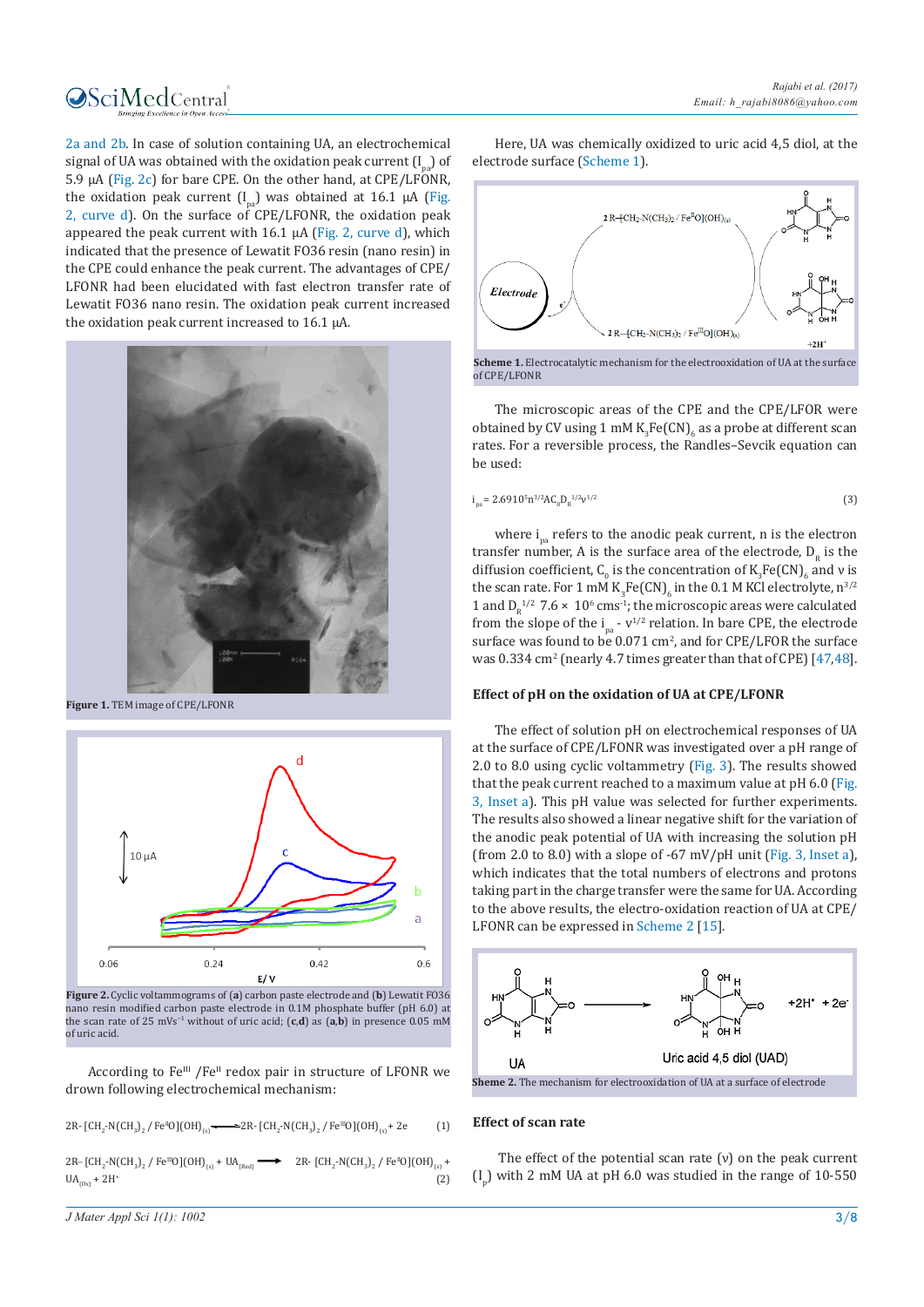

mV/s at the CPE/LFONR. As can be seen in Fig. 4, the CVs showed a positive shift in Ep, which confirmed the kinetic limitation of the electrochemical reaction. On the other hand, the linear relationship between the peak current and square root of the scan rate  $(v^{1/2})$  for the following equation confirmed a diffusion controlled process for the electro-oxidation of UA on the surface of the CPE/LFONR in the range of the potential sweep rates used (Fig. 4, curve a). Tafel plot is drawn from the data of the rising part of the current-voltage curve recorded at a scan rate of 20 mV/s. This part of the voltammogram, known as the Tafel region, is affected by electron transfer kinetics between the substrate (UA) and surface confined CPE/LFONR since it can be assumed that the deprotonation of the substrate is a sufficiently fast step. The slope of the Tafel plot, which is equal to  $2.3RT/n(1-\alpha)F$ , was 0.084 V/decade [49-51]. This gave  $\alpha$  = 0.30 [52]. In addition, the value of  $αn_α$  (n<sub>α</sub> is the number of electrons involved in the rate determining step) was calculated for the oxidation of UA at pH 6.0 for both the modified and unmodified carbon paste electrodes using the following equation [53]:

$$
\alpha n_{\alpha} = 0.048 / (E_{p} - E_{p/2})
$$
 (4)



Figure 3. CVs of CPE/LFONR in presence 0.1mM UA (at 25 mV/s<sup>-1</sup>) at various buffered pHs. The numbers 2-8 correspond to 2, 3, 4, 5, 6, 7, and 8 pHs, respectively. Inset (**a**) shows the dependence of anodic peak currents and anodic peak potentials with pH for UA.

where  $E_{p/2}$  is the potential corresponding to  $I_{p/2}$ . The values for  $\alpha n_{\alpha}$  were 0.30 and 0.12 for the CPE/LFONR and the CPE respectively.

Using the slope of plot in Fig. 4, curve a and according to Eq. (2) for a totally irreversible diffusion-controlled process [54] and considering the related diffusion coefficient ( $D_{\text{II}} = 3.7 \times 10^{-6}$  $\text{cm}^2\text{/s}$ , obtained by chronoamperometry in the next section) and electron transfer coefficient ( $\alpha_{\text{IIA}}$  = 0.30 obtained from Tafel plots as described below) for UA, it is estimated that the total number of electrons (n) in the anodic oxidation of UA is  $1.85 \approx 2.0$ .

$$
I_p = 3.01 \times 10^5 n [(1 - \alpha) n_a]^{1/2} A C_o D^{1/2} v^{1/2}
$$
\n(5)

p



**Figure 4.** Cyclic voltammograms of the CPE/LFONR in the presence of 0.1mM UA and pH 6.0 at various scan rates; 10, 20, 30, 40, 50, 60, 80, 100, 120, 140, 160, 180, 200, 250, 300, 350, 400, 450, 500 and 550 mVs-1 (1 to 20). Inset (**a**): Variation of the anodic peak currents versus  $v^{1/2}$ 

We also calculated the standard heterogeneous rate constant  $(k<sub>s</sub>)$  value for UA oxidation at CPE and CPE/LFONR using the Velasco equation [55]:

$$
k_s = 1.11D^{1/2} (E_p - E_{p/2})^{-1/2} \nu^{1/2}
$$
 (6)

where D is the apparent diffusion coefficient,  $E_p$  is the oxidation peak potential,  $E_{p/2}$  is the half-wave oxidation peak potential, and ν is the scan rate. The D value was determined using the Cottrell slope obtained by the single potential chronoamperometry technique. D values of  $3.7 \times 10^{-6}$  and 1.9  $\times$  10<sup>-7</sup> cm<sup>2</sup>/s were obtained for UA at CPE/LFONR and CPE, respectively. The estimated k<sub>s</sub> values for the oxidation of UA at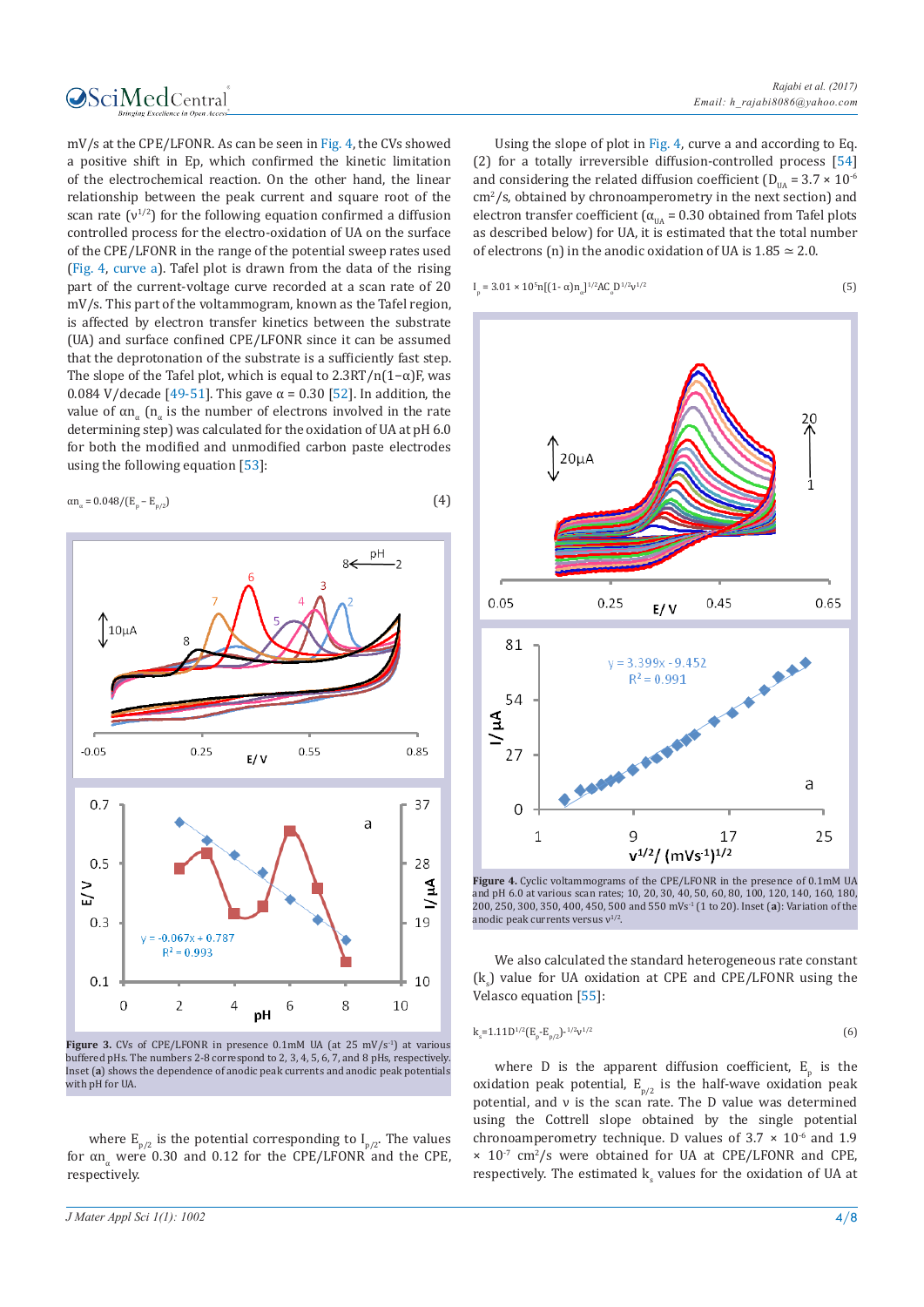



**Figure 5.** (**a**) Chronoamperograms obtained at CPE/LFONR in the absence of UA and in the presence of UA from 0.1 until 0.5 mM UA at pH 6.0, (**b**) Cottrell's plot for the data from the chronoamperograms, (**c**) plot of the straight lines against the UA concentration (**a´**) Chronocoulometric response of the modified CPE/LFONR in 0.1M phosphate buffer solution (pH 6.0) at potential step of 0.35Vfor different concentrations of UA. The letters 1–6 correspond to 0, 0.15, 0.3, 0.45, 0.6 and 0.75 mM UA and (**b´**) plots of Q versus t1/2 obtained from the chronocoulograms and (**c´**) plot of the straight lines against the UA concentration.

CPE/LFONR and CPE were found to be  $3.08 \times 10^{-3}$  and  $1.36 \times 10^{-4}$  $cm/s$ , respectively. The higher k value obtained for UA at CPE/ LFONR indicates that the oxidation of UA was faster at CPE/ LFONR than at graphite paste electrode.

#### **Chronoamperometric and chronocoulometric study**

Chronoamperometry was employed to investigate the electrochemical behavior of an aqueous buffered solution (pH 6.0) containing various concentrations of UA at CPE/LFONR by setting the working electrode potential at 0.45V vs. Hg/  $Hg_2Cl_2/KCl$  sat (Fig. 5a). A plot of I vs. t<sup>-1/2</sup> for CPE/LFONR in the

presence of UA gives a straight line (Fig. 5b), the slope of which can be used to estimate (Fig. 5c) the diffusion coefficient of UA (D). The value of the D was found to be  $3.7 \times 10^{-6}$  cm<sup>2</sup>/s [56,57]. The chronocoloumetry as well as the other electrochemical methods was employed for the investigation of electrode processes at chemically modified electrodes. Chronocoloumetric measurements of UA at CPE/LFONR were done by setting the working electrode potential at 450 mV for various concentrations of UA (Fig. 5a´). For an electroactive material (UA in this case) with a diffusion coefficient of D, the current for the electrochemical reaction (at a mass transport limited rate) is described by the Cottrell equation and its integral gives the cumulative charge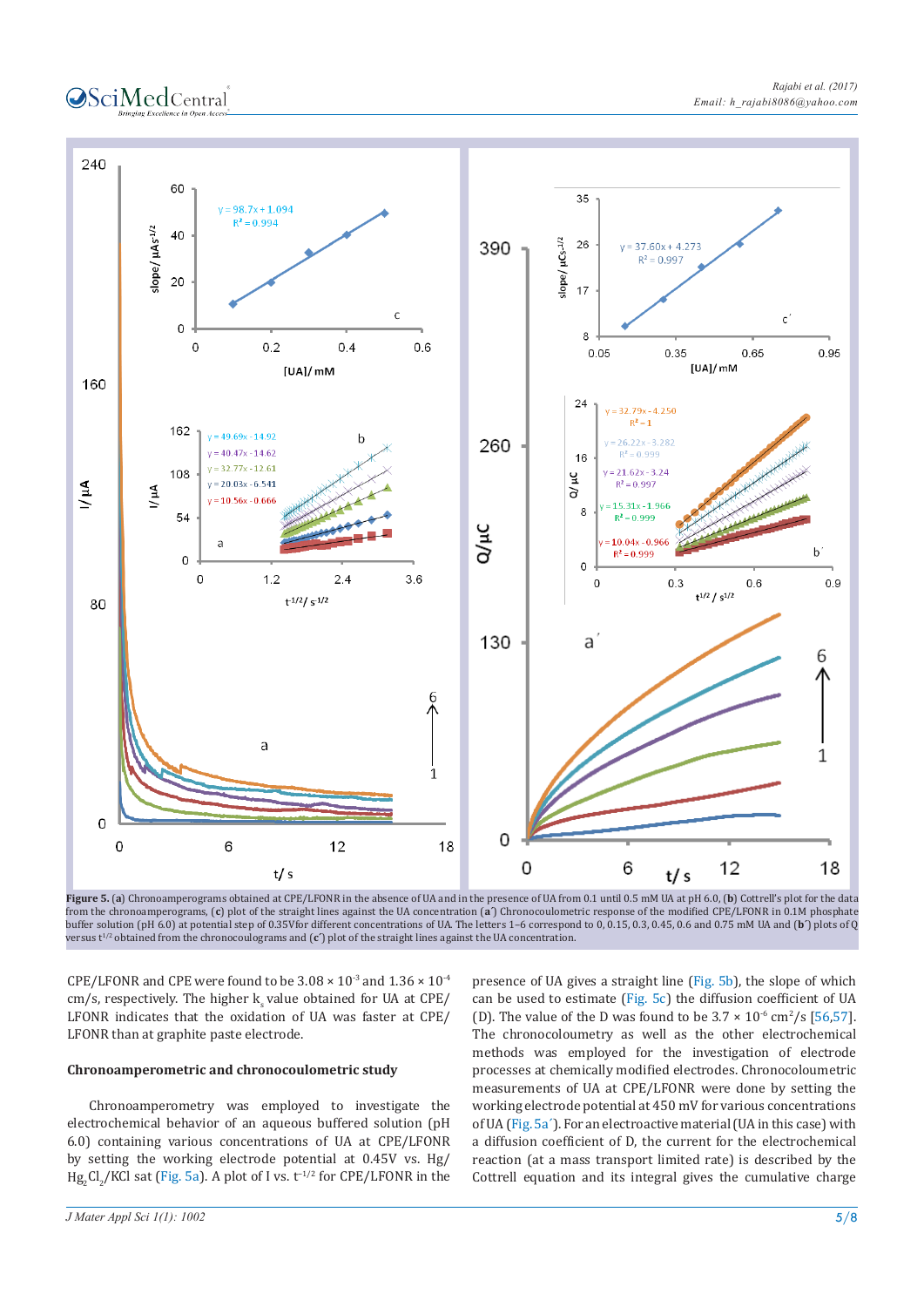

#### passed [52]:

$$
Q = 2nFA D^{1/2} C t^{1/2} \pi^{1/2}
$$
 (7)

Under diffusion control, a plot of O versus  $t^{1/2}$  will be linear, and from the slope the value of D can be obtained. Fig. 5b´ shows the experimental plots with the best fits for different concentration of UA employed. The slopes of the resulting straight lines were plotted versus the UA concentrations (Fig. 5c´). The value of the D was found to be  $5.91 \times 10^{-6}$  cm<sup>2</sup>/s.

#### **Calibration plot and limit of detection**

Linear sweep voltammetry was used to determine the concentration of UA (Fig. 6). Voltammograms clearly show that the plot of peak current versus UA concentration is constituted of two linear segments with different slopes (slope: 5.613 µA.µM<sup>-1</sup> for first linear segment,  $0.941 \mu A \mu M^{-1}$  for second linear segment), corresponding to two different ranges of substrate concentration, 0.3- 3.1 µmol L−1 for first linear segment and 3.1– 32.0 µ molL−1 for



**Figure 6.** Linear sweep voltammograms of CPE/LFONR 0.1 mol/L PBS (pH 6.0) containing different concentrations of UA. The numbers 1–27 correspond to: 0, 0.3, 0.5, 0.7, 0.9, 1.1, 1.3, 1.5, 1.7, 1.9, 2.1, 2.4, 2.7, 3.1, 5.2, 7.3, 9.4, 11.5, 13.6, 15.7, 19.9, 22, 24, 26, 28, 30 and 32 μM of UA. Inset (**a**) represents the variations of anodic peak currents vs. uric acid concentration.

second linear segment (Fig. 6, curve a). The decrease of sensitivity (slope) in the second and third linear ranges are likely to be due to kinetic limitation. The detection limit  $(3\sigma)$  for UA in the first range region was found to be  $0.176 \mu$  mol $L<sup>1</sup>$  and which was found 5.87  $\mu$ M with formula of 10 S/m [58].

#### **Real sample analysis**

The practical application of the current method was tested by measuring the concentration of UA in human blood serum and urine samples. The recovery experiments were carried out by the standard addition method for the determination of UA in blood serum and urine samples. The human blood serum and urine samples were diluted by 20 times in a 0.1 M phosphate buffer solution (pH 6.0) without any treatment. The UA oxidation peak was observed in LSVs after different spiked concentrations of UA to serum and urine samples. The recovery results were obtained, and the results are summarized in Table 1.

**Table 1:** Determination of UA in human serum and urine samples using CPE/  $LFONR(n = 3)$ 

| Sample  | <b>Detected</b><br>$(\mu M)$ | <b>Added</b><br>$(\mu M)$ | Found<br>$(\mu M)$ | Recovery<br>(%) | <b>RSD</b><br>(%) |
|---------|------------------------------|---------------------------|--------------------|-----------------|-------------------|
| Serum   | 0.8                          | 1.0                       | 1.7                | 95.4            | 1.3               |
|         |                              | 4.0                       | 4.9                | 102.1           | 1.8               |
|         |                              | 10.0                      | 11.2               | 103.7           | 2.6               |
|         |                              | 20.0                      | 20.6               | 99.0            | 3.2               |
| Urine 1 | 3.7                          | 1.0                       | 3.8                | 102.6           | 3.7               |
|         |                              | 4.0                       | 8                  | 103.9           | 1.8               |
|         |                              | 10.0                      | 12.9               | 94.2            | 2.7               |
|         |                              | 20.0                      | 23.9               | 100.8           | 3.1               |
| Urine 2 | 4.7                          | 1.0                       | 5.6                | 98.2            | 0.8               |
|         |                              | 4.0                       | 8.9                | 102.3           | 1.9               |
|         |                              | 10.0                      | 15.1               | 102.7           | 2.5               |
|         |                              | 20.0                      | 23.9               | 96.8            | 2.8               |

## **CONCLUSION**

In this paper, we introduced a sensor based on a Lewatit FO36 nano resin modified carbon paste electrode. The Lewatit FO36 nano resin can increase anodic peak current of UA with respect to currents obtained from a CPE. The results indicated that application of Lewatit FO36 nano resin leads to high sensitivity in the real sample analysis. The simple fabrication procedure, high speed of use, suitable linear dynamic range, low detection limit, and high sensitivity, suggest that the proposed sensor is an attractive candidate for practical applications.

#### **ACKNOWLEDGEMENT**

We gratefully acknowledge the financial support of the University of Sistan and Baluchestan (USB). We are also very grateful to three anonymous reviewers for their comments which allowed us to improve our work.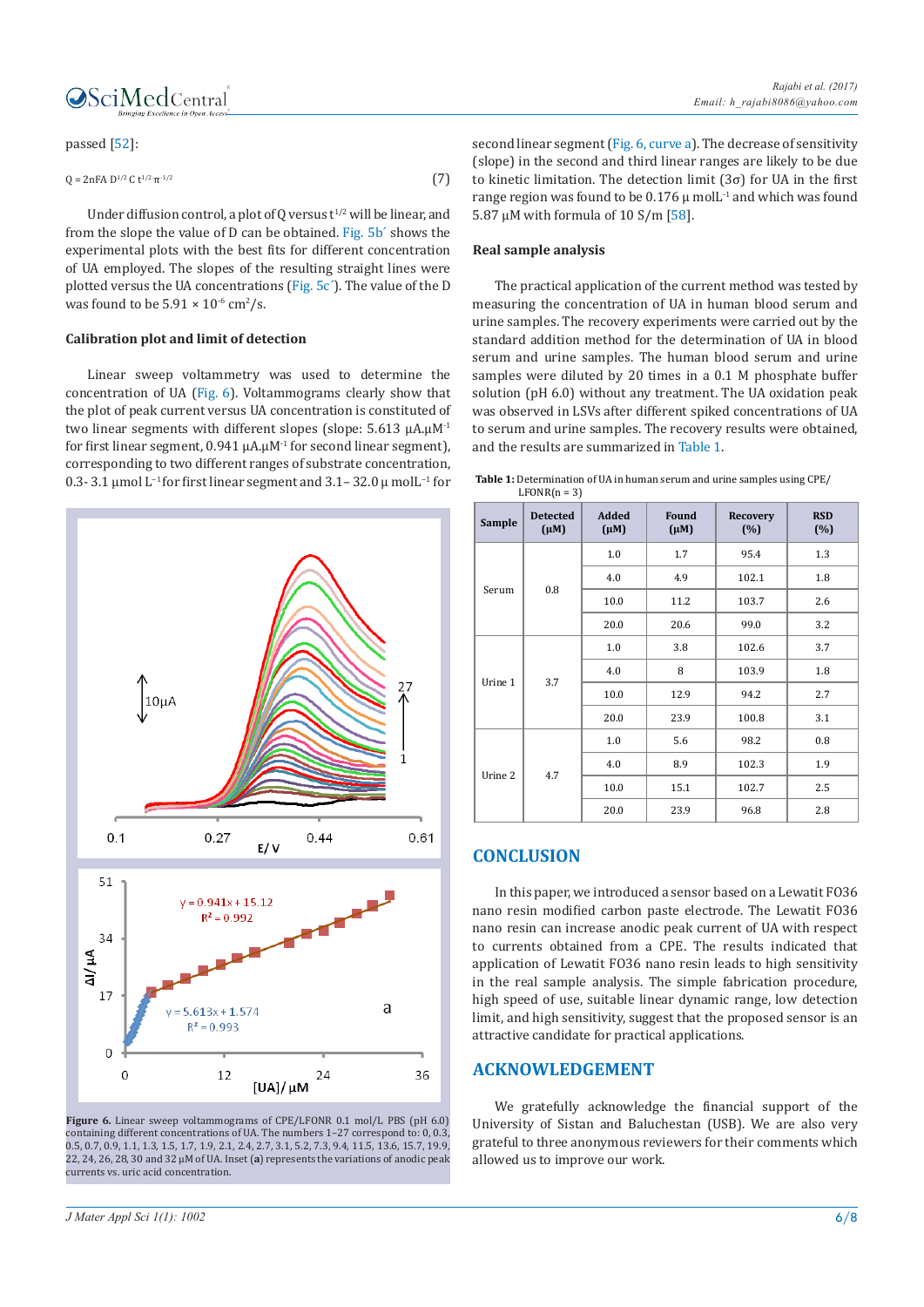

# **DISCLOSURE**

The authors declare no conflicts of interest.

# **REFERENCES**

- 1. [Alderman MH. Uric acid and cardiovascular risk. Curr Opin Pharmacol.](https://doi.org/10.1016/S1471-4892(02)00143-1)  [2002; 2: 126-130.](https://doi.org/10.1016/S1471-4892(02)00143-1)
- 2. [Bukkitgar SD, Shetti NP. Electrochemical sensor for the determination](https://doi.org/10.1002/slct.201600197)  [of anticancer Drug 5- fluorouracil at glucose modified electrode.](https://doi.org/10.1002/slct.201600197)  [Chemistry Select. 2016; 4: 771-777.](https://doi.org/10.1002/slct.201600197)
- 3. [Bukkitgar SD, Shetti NP, Kulkarni RM. Electro-oxidation and](https://doi.org/10.1016/j.surfin.2017.01.003)  [determination of 2-Thiouracil at TiO2 nanoparticles-modified gold](https://doi.org/10.1016/j.surfin.2017.01.003)  [electrode. Surf Interfaces. 2017; 6: 127-133.](https://doi.org/10.1016/j.surfin.2017.01.003)
- 4. [Bukkitgar SD, Shetti NP. Electrochemical behavior of an anticancer](https://doi.org/10.1016/j.msec.2016.04.045)  [drug 5-fluorouracil at methylene blue modified carbon paste](https://doi.org/10.1016/j.msec.2016.04.045)  [electrode. Mater Sci Eng C. 2016; 65: 262-268.](https://doi.org/10.1016/j.msec.2016.04.045)
- 5. [Jalban G, Andreu Y, Almenara MJ, De Marcos S, Castillo JR. Direct](https://doi.org/10.1016/S0039-9140(01)00335-6)  [determination of uric acid in serum by a fluorometric-enzymatic](https://doi.org/10.1016/S0039-9140(01)00335-6)  [method based on uricase. Talanta. 2001; 54: 847-854.](https://doi.org/10.1016/S0039-9140(01)00335-6)
- 6. [Dai X, Fang X, Zhang C, Xu R, Xu B. Determination of serum uric acid](https://doi.org/10.1016/j.jchromb.2007.07.035)  [using high-performance liquid chromatography \(HPLC\)/isotope](https://doi.org/10.1016/j.jchromb.2007.07.035)  [dilution mass spectrometry \(ID-MS\) as a candidate reference method.](https://doi.org/10.1016/j.jchromb.2007.07.035)  [J Chromatogra B. 2007; 857: 287-295.](https://doi.org/10.1016/j.jchromb.2007.07.035)
- 7. [Strochkova EM, Kuselman YI, Shenhar A. Simultaneous voltammetric](https://doi.org/10.1016/S0039-9140(97)00087-8)  [determination of uric and ascorbic acids in urine. Talanta. 1997; 44:](https://doi.org/10.1016/S0039-9140(97)00087-8)  [1923-1928.](https://doi.org/10.1016/S0039-9140(97)00087-8)
- 8. [Ehsani A, Asgari R, Rostami-Vartooni A, Shiri HM, Yegane-faal A. Facile](http://ijc.iaush.ac.ir/article_15418.html)  [and green synthesis of CuO nanoparticles and electrocatalytic activity](http://ijc.iaush.ac.ir/article_15418.html)  [of CuO nanoparticles/conductive polymer composite film. Iranian J](http://ijc.iaush.ac.ir/article_15418.html)  [Catalysis. 2016; 6\(3\): 269-274.](http://ijc.iaush.ac.ir/article_15418.html)
- 9. [Bhat kS, Ahmad R, Yoo JY, Hahn YB. Nozzle-jet printed flexible field](https://doi.org/10.1016/j.jcis.2017.07.037)[effect transistor biosensor for high performance glucose detection. J](https://doi.org/10.1016/j.jcis.2017.07.037)  [Colloid Interf Sci. 2017; 504: 188-196.](https://doi.org/10.1016/j.jcis.2017.07.037)
- 10. [Nezamzadeh-Ejhieh AR, Esmaeilian A. Application of surfactant](https://doi.org/10.1016/j.micromeso.2011.06.026)  [modified zeolite carbon paste electrode \(SMZ-CPE\) towards](https://doi.org/10.1016/j.micromeso.2011.06.026)  [potentiometric determination of sulfate. Micropor Mesopor Mater.](https://doi.org/10.1016/j.micromeso.2011.06.026)  [2012; 147: 302-309.](https://doi.org/10.1016/j.micromeso.2011.06.026)
- 11. [Hoseini Z, Nezamzadeh-Ejhieh AR. An oxalate selective electrode](https://doi.org/10.1016/j.msec.2015.11.016)  [based on modified PVC-membrane with tetra-butylammonium-](https://doi.org/10.1016/j.msec.2015.11.016)[Clinoptilolite nano particles. Mater Sci Eng C. 2016; 60: 119-125.](https://doi.org/10.1016/j.msec.2015.11.016)
- 12. [Shahrokhian S, Zare-Mehrjardi HR. Simultaneous voltammetric](https://doi.org/10.1002/elan.200703974)  [determination of uric acid and ascorbic acid using a carbon-paste](https://doi.org/10.1002/elan.200703974)  [electrode modified with multi-walled carbon nanotubes/nafion and](https://doi.org/10.1002/elan.200703974)  [cobalt\(II\) nitrosalophen. Electroanalysis. 2007; 19: 2234-2242.](https://doi.org/10.1002/elan.200703974)
- 13. [Ensafi AA, Taei M, Khayamian T, Arabzadeh A. Highly selective](https://doi.org/10.1016/j.snb.2010.02.048)  [determination of ascorbic acid, dopamine, and uric acid by differential](https://doi.org/10.1016/j.snb.2010.02.048)  [pulse voltammetry using poly \(sulfonazo III\) modified glassy carbon](https://doi.org/10.1016/j.snb.2010.02.048)  [electrode. Sens Actuators B. 2010; 147: 213-221.](https://doi.org/10.1016/j.snb.2010.02.048)
- 14. [Özcan A, Sahin Y. Preparation of selective and sensitive](https://doi.org/10.1016/j.bios.2010.04.020)  [electrochemically treated pencil graphite electrodes for the](https://doi.org/10.1016/j.bios.2010.04.020)  [determination of uric acid in urine and blood serum. Biosens](https://doi.org/10.1016/j.bios.2010.04.020)  [Bioelectron. 2010; 25: 2497-2502.](https://doi.org/10.1016/j.bios.2010.04.020)
- 15. [Noroozifar M, Khorasani-Motlagh M, Zareian-Jahromi F, Rostami S.](https://doi.org/10.1016/j.snb.2013.06.074)  [Sensitive and selective determination of uric acid in real samples](https://doi.org/10.1016/j.snb.2013.06.074)

[by modified glassy carbon electrode with holmium fluoride](https://doi.org/10.1016/j.snb.2013.06.074) [nanoparticles/multi-walled carbon nanotube as a new biosensor.](https://doi.org/10.1016/j.snb.2013.06.074) [Sens Actuators B. 2013; 188: 65-72](https://doi.org/10.1016/j.snb.2013.06.074).

- 16. [Wang Z, Xia J, Zhu L, Zhang F, Guo X, Li Y, Xia Y. The fabrication of](https://doi.org/10.1016/j.snb.2011.09.082) [poly \(acridine orange\)/graphene modified electrode with electrolysis](https://doi.org/10.1016/j.snb.2011.09.082) [micelle disruption method for selective determination of uric acid.](https://doi.org/10.1016/j.snb.2011.09.082) [Sens Actuators B. 2012; 161: 131-136.](https://doi.org/10.1016/j.snb.2011.09.082)
- 17. [Kan J, Pan X, Chen C. Polyaniline-uricase biosensor prepared with](https://doi.org/10.1016/j.bios.2003.12.032) [template process. Biosens Bioelectron. 2004; 19: 1635-1640.](https://doi.org/10.1016/j.bios.2003.12.032)
- 18. [Luo YC, Do JS, Liu C. An amperometric uric acid biosensor based on](https://doi.org/10.1016/j.bios.2006.07.013) [modified Ir-C electrode. Biosens Bioelectron. 2006; 22: 482-488.](https://doi.org/10.1016/j.bios.2006.07.013)
- 19. [Cete S, Yasar A, Arslan F. An amperometric biosensor or uric acid](http://dx.doi.org/10.1080/10731190600684116) [determination prepared from uricase immobilised in polypyrrole](http://dx.doi.org/10.1080/10731190600684116) [film. Artif Cells Blood Substit Immobil Biotechnol. 2006; 34: 367-380.](http://dx.doi.org/10.1080/10731190600684116)
- 20. [Zhang F, Wang X, Shiyun AI, Sun Z, Wan Q, Zlu Z, Xian Y, Jin L.](https://doi.org/10.1016/j.aca.2004.05.070) [Immobilization of uricase on ZnO nanorods for a reagentless uric acid](https://doi.org/10.1016/j.aca.2004.05.070) [biosensor. Anal Chim Acta. 2004; 519: 155-160.](https://doi.org/10.1016/j.aca.2004.05.070)
- 21. [Arora K, Sumana G, Saxena V, Gupta RK, Gupta SK, Yakhmi JV, Pandey](https://doi.org/10.1016/j.aca.2007.04.068) [MK, Chand S, Malhotra BD. Improved performance of polyaniline](https://doi.org/10.1016/j.aca.2007.04.068)[uricase biosensor. Anal Chim Acta. 2007; 594: 17-23.](https://doi.org/10.1016/j.aca.2007.04.068)
- 22. [Arslan F. An amperometric biosensor for uric acid determination](http://www.mdpi.com/1424-8220/8/9/5492) [prepaed from uricase immobilized in polyaniline-polypyrrole film.](http://www.mdpi.com/1424-8220/8/9/5492) [Sensors. 2008; 8: 5492-5500.](http://www.mdpi.com/1424-8220/8/9/5492)
- 23. [Bhambi M, Sumana G, Malhotra BD, Pundir CS. An Amperomertic Uric](http://dx.doi.org/10.3109/10731191003716344) [Acid Biosensor Based on Immobilization of Uricase onto Polyaniline](http://dx.doi.org/10.3109/10731191003716344)[multiwalled Carbon Nanotube Composite Film. Artif Cells Blood](http://dx.doi.org/10.3109/10731191003716344) [Substit Biotechnol. 2010: 38: 178-185.](http://dx.doi.org/10.3109/10731191003716344)
- 24. [Chauhan N, Pundir CS. An amperometric uric acid biosensor based](https://www.ncbi.nlm.nih.gov/pubmed/21315682) [on multiwalled carbon nanotube-gold nanoparticle composite. Anal](https://www.ncbi.nlm.nih.gov/pubmed/21315682) [Biochem. 2011; 413: 97-103.](https://www.ncbi.nlm.nih.gov/pubmed/21315682)
- 25. [Noroozifar M, Khorasani-Motlagh M, Akbari R, Bemanadi-Parizi M.](https://doi.org/10.1016/j.bios.2011.06.042) [Simultaneous and sensitive determination of a quaternary mixture of](https://doi.org/10.1016/j.bios.2011.06.042) [AA, DA, UA and Trp using a modified GCE by iron ion-doped natrolite](https://doi.org/10.1016/j.bios.2011.06.042) [zeolite-multiwall carbon nanotube. Biosens Bioelectron. 2011; 28:](https://doi.org/10.1016/j.bios.2011.06.042) [56-63.](https://doi.org/10.1016/j.bios.2011.06.042)
- 26. [Walcarius A. Zeolite-modified electrodes in electroanalytical](https://doi.org/10.1016/S0003-2670(98)00849-6) [chemistry. Anal Chim Acta. 1999; 384: 1-16.](https://doi.org/10.1016/S0003-2670(98)00849-6)
- 27. [Babaei A, Zendehdel M, Khalilzadeh B, Taheri A. Simultaneous](https://doi.org/10.1016/j.colsurfb.2008.06.017) [determination of tryptophan, uric acid and ascorbic acid at iron\(III\)](https://doi.org/10.1016/j.colsurfb.2008.06.017) [doped zeolite modified carbon paste electrode. Colloids Surf B. 2008;](https://doi.org/10.1016/j.colsurfb.2008.06.017) [66: 226-232.](https://doi.org/10.1016/j.colsurfb.2008.06.017)
- 28. [Nezamzadeh-Ejhieh AR, Afshari E. Modification of a PVC-membrane](https://doi.org/10.1016/j.micromeso.2011.12.054) [electrode by surfactant modified clinoptilolite zeolite towards](https://doi.org/10.1016/j.micromeso.2011.12.054) [potentiometric determination of sulfide. Micropor Mesopor Mater.](https://doi.org/10.1016/j.micromeso.2011.12.054) [2012; 153: 267-274.](https://doi.org/10.1016/j.micromeso.2011.12.054)
- 29. [Nezamzadeh-Ejhieh AR, Shahanshahi M. Modification of clinoptilolite](https://doi.org/10.1016/j.jiec.2013.03.018) [nano-particles with hexadecylpyridynium bromide surfactant as an](https://doi.org/10.1016/j.jiec.2013.03.018) [active component of Cr\(VI\) selective electrode. J Ind Eng Chem. 2013;](https://doi.org/10.1016/j.jiec.2013.03.018) [19: 2026-2033.](https://doi.org/10.1016/j.jiec.2013.03.018)
- 30. [Ahmadpour-Mobarakeh L, Nezamzadeh-Ejhieh AR. A zeolite](https://doi.org/10.1016/j.msec.2015.01.028) [modified carbon paste electrode as useful sensor for voltammetric](https://doi.org/10.1016/j.msec.2015.01.028) [determination of acetaminophen. Mater Sci Eng C. 2015; 49: 493-499.](https://doi.org/10.1016/j.msec.2015.01.028)
- 31. [Sha rafzadeh S, Nezamzadeh-Ejhieh AR. Using of anionic adsorption](https://doi.org/10.1016/j.electacta.2015.09.164) [property of a surfactant modified clinoptilolite nano-particles in](https://doi.org/10.1016/j.electacta.2015.09.164)